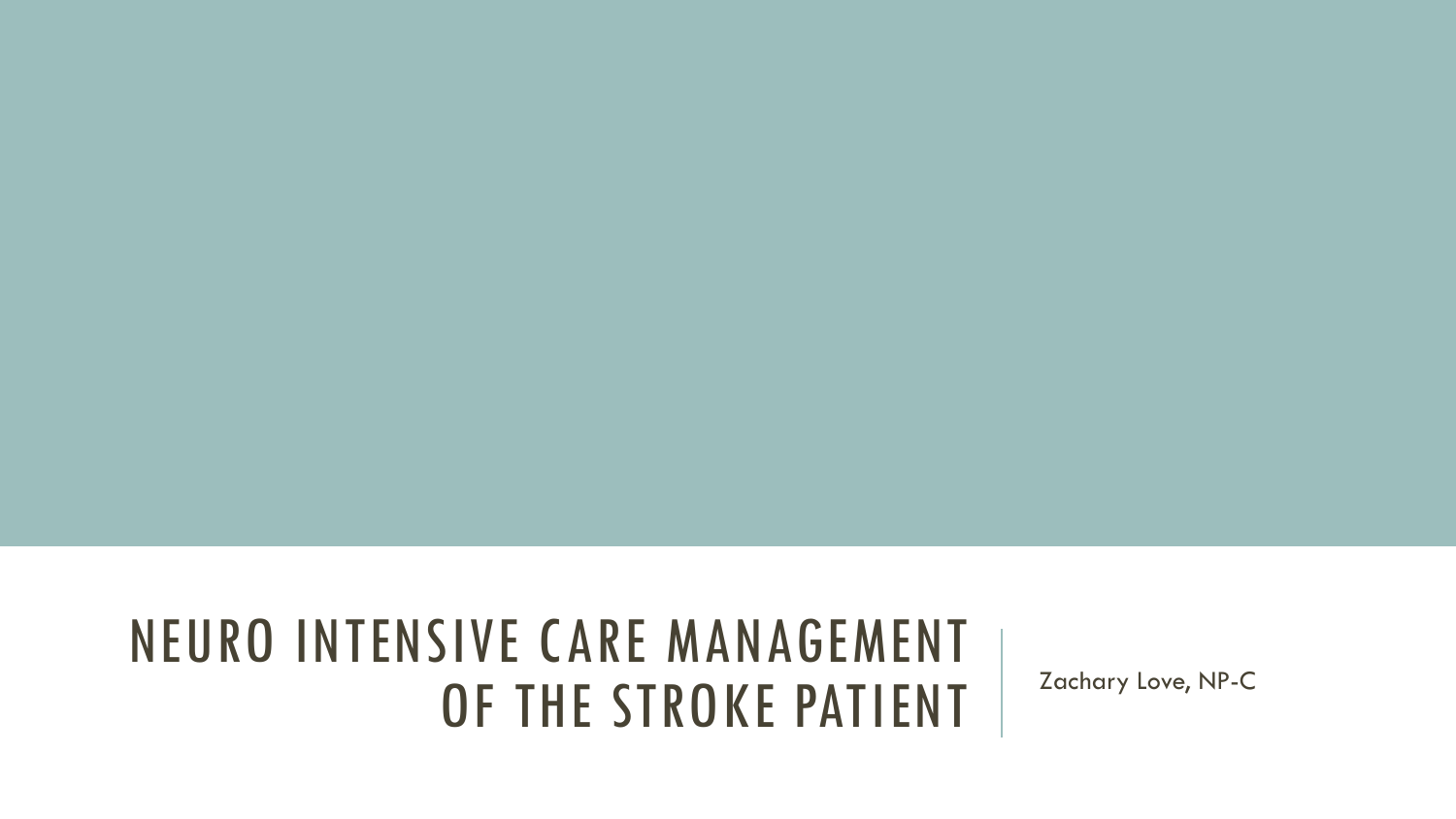# SUSPICION OF LVO VS ICH

- obtain immediate NIHSS en route to STAT CTH (preferably CTP with CTA H/N)

- be aware of "dense vessel sign" especially if coming from OSH with only noncon CTH

- if no hemorrhage and LKW <4.5hrs, consider IV-TPA, ensure BP <185/110 and glucose >50, review other exclusion criteria

- if LVO and LKW <24hrs, consider mechanical thrombectomy: ensure favorable NIHSS, ASPECTS score, and perfusion mismatch profile (RAPIDS software)

- if ICH, ensure SBP <140, reverse any anticoagulation with appropriate agent, consult neurosurgery, check CBC and coags, see following slides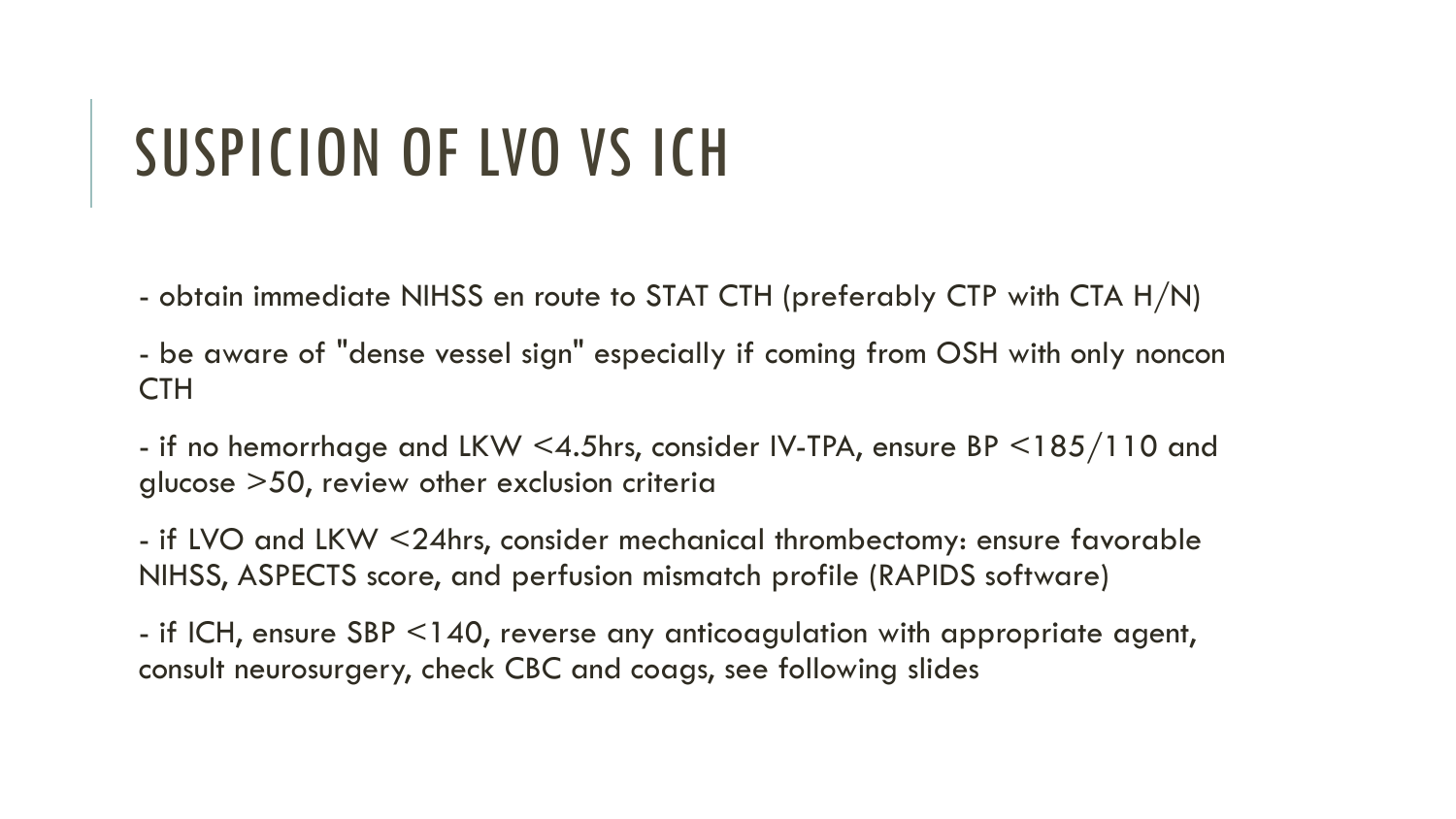## INITIAL MANAGEMENT: ACUTE ISCHEMIC STROKE

- whether after IV thrombolytics, endovascular intervention, or no specific treatment
- neuro checks q15min for 2 hrs, q30min for 6hrs, hourly thereafter
- IV-tPA: BP  $\leq$ 180/105, MER: dependent on result, no tx:  $\leq$ 220/110

- preferred agents: IV labetalol/hydralazine, nicardipine if gtt needed, avoid nitroprusside (risk of elevated ICP)

- s/p IV-tPA: avoid NGT/arterial lines for 24 hours, **repeat MRI/CTH at 24 hrs post TPA**

- large cerebral infarctions: consult neurosurgery and keep HOB 30deg+, consider hyperosmotic therapy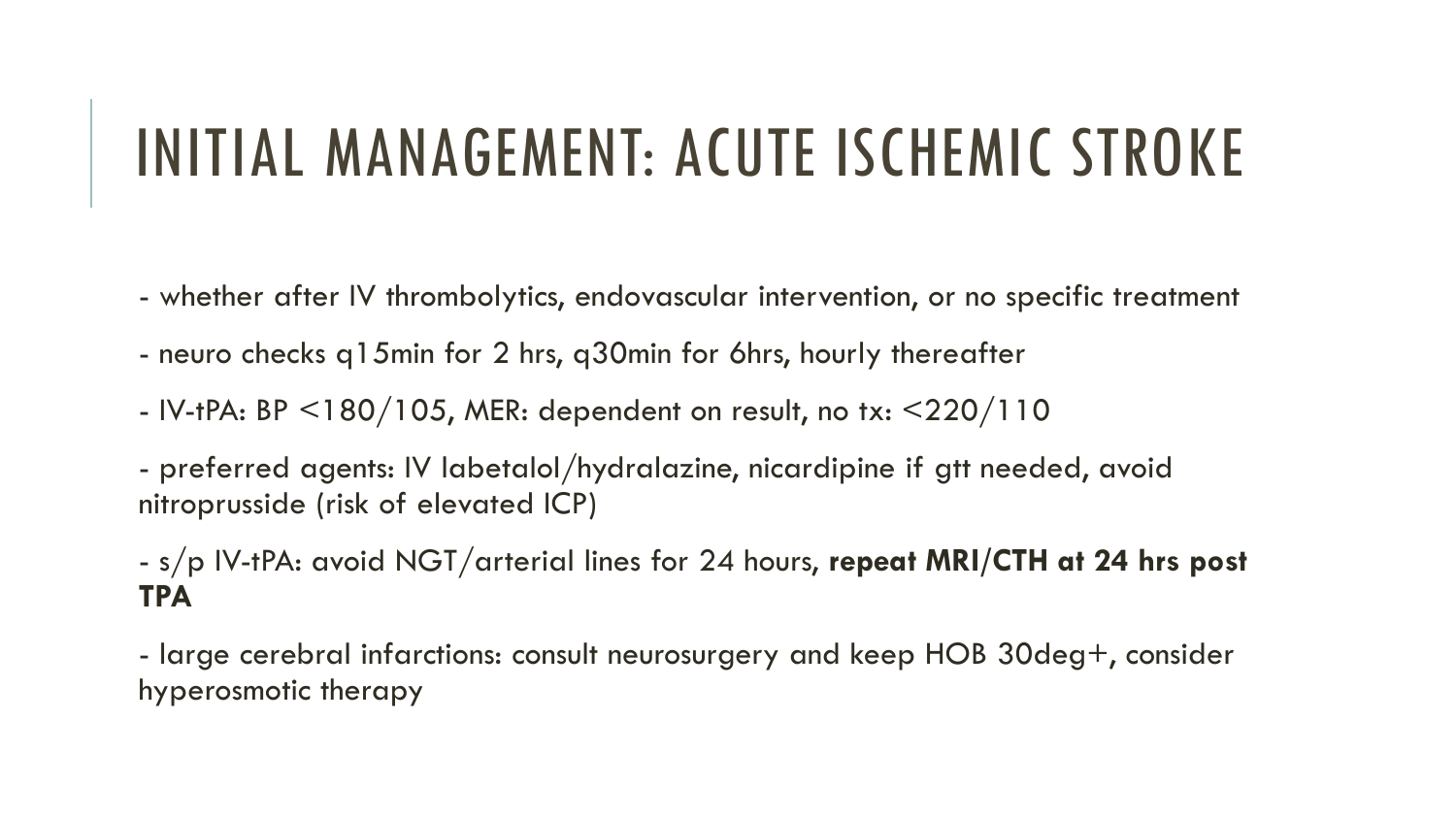#### CHANGE IN EXAM AFTER TPA ADMINISTRATION

- stop TPA infusion immediately if not already complete
- obtain STAT CT head- looking for intracranial hemorrhage
- monitor closely for airway compromise and need for intubation
- if worsening infarct or new hemorrhage: consult neurosurgery
- send STAT labs: PT/PTT/**fibrinogen**/platelets/type and cross
- give 10u cryoprecipitate IV over 10-30min
- repeat fibrinogen, consider additional cryoprecipitate if still <150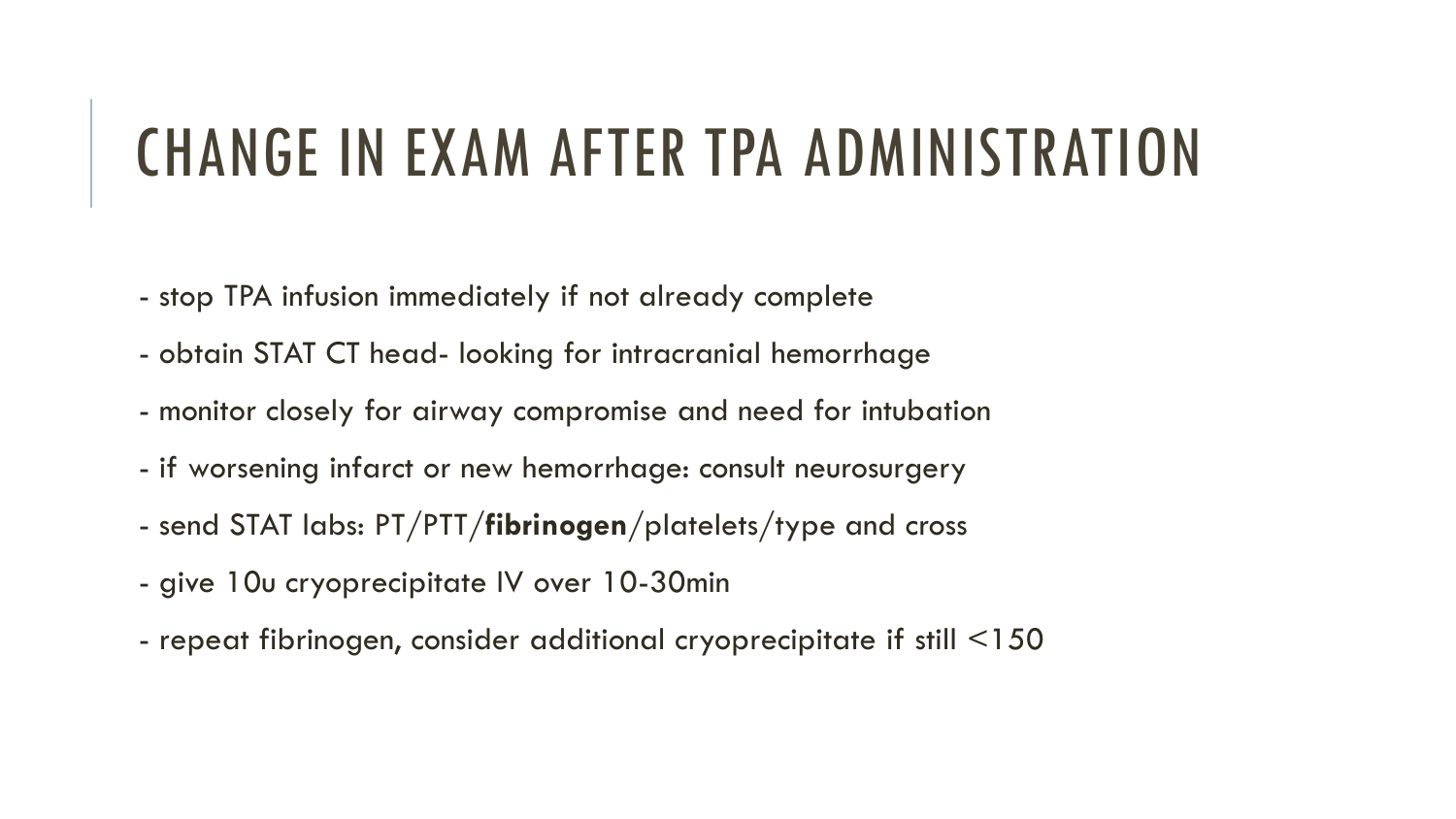## MALIGNANT HEMISPHERIC STROKE

- prioritize ABCs- consider intubation for airway protection
- consult neurosurgery, may need decompressive craniectomy

- ICP management: HOB 30deg, head midline to facilitate venous drainage, consider hyperosmotic therapy (either 3% to target serum Na 145-155, 23% boluses or mannitol for exam changes)

- arterial line for tight blood pressure control given risk of hemorrhagic transformation

- q1h neuro checks/STAT head CT for any neurologic changes
- steroids not indicated for cytotoxic edema in stroke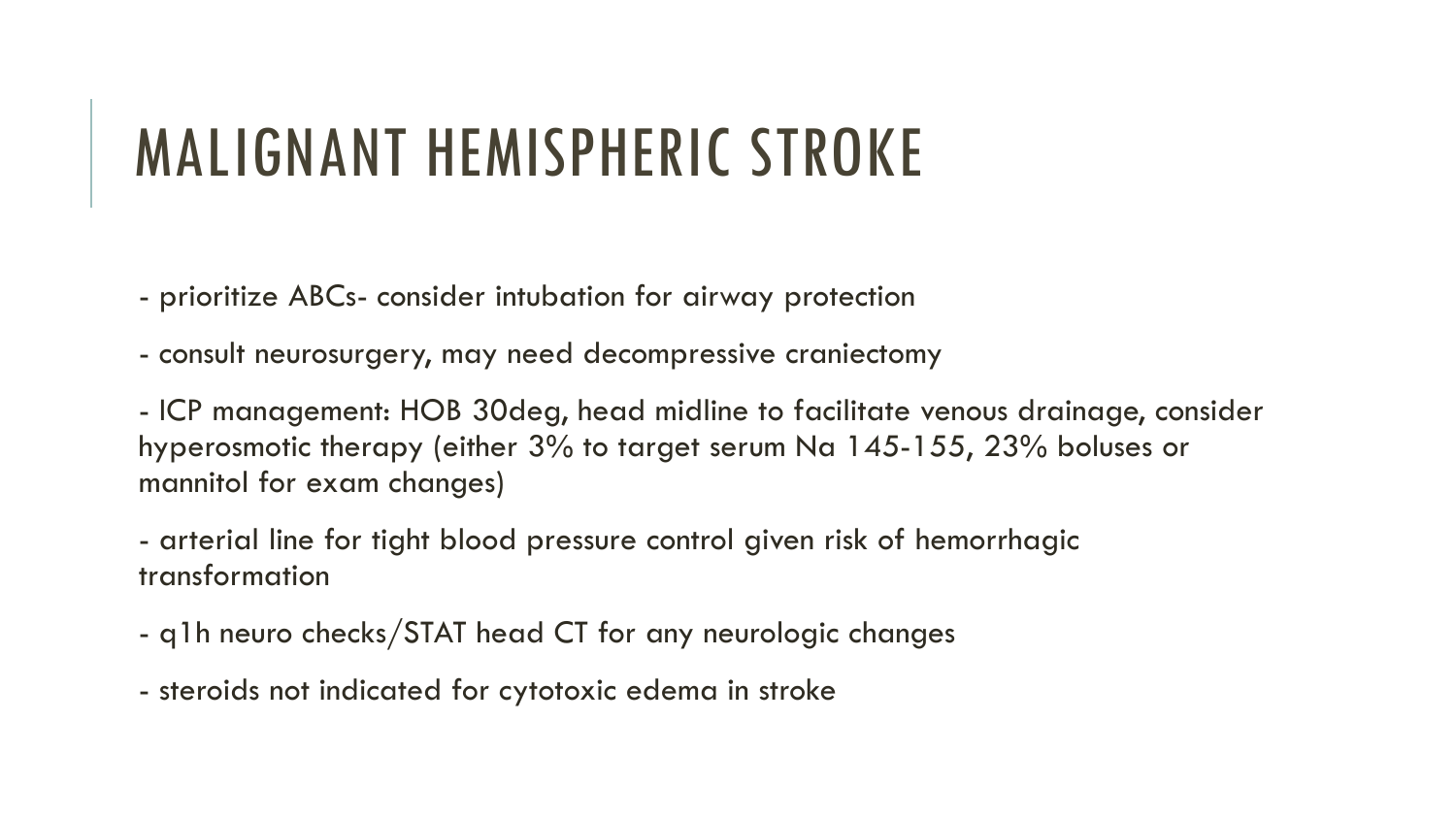#### ANTICOAGULATION, LARGE HEMISPHERIC STROKE

- neurosurgical consultation always recommended when starting anticoagulation/antiplatelet in those at high risk of intracerebral hemorrhage

- recommend starting anticoagulation 2-4 weeks post stroke for those at high risk
- consider starting sooner (with expert consultation and close monitoring) for those with acute PE, prosthetic valve, intracardiac thrombus, acute DVT (consider IVC filter)

- can consider using aspirin in interim for those at increased thromboembolic risk (I.e. a-fib)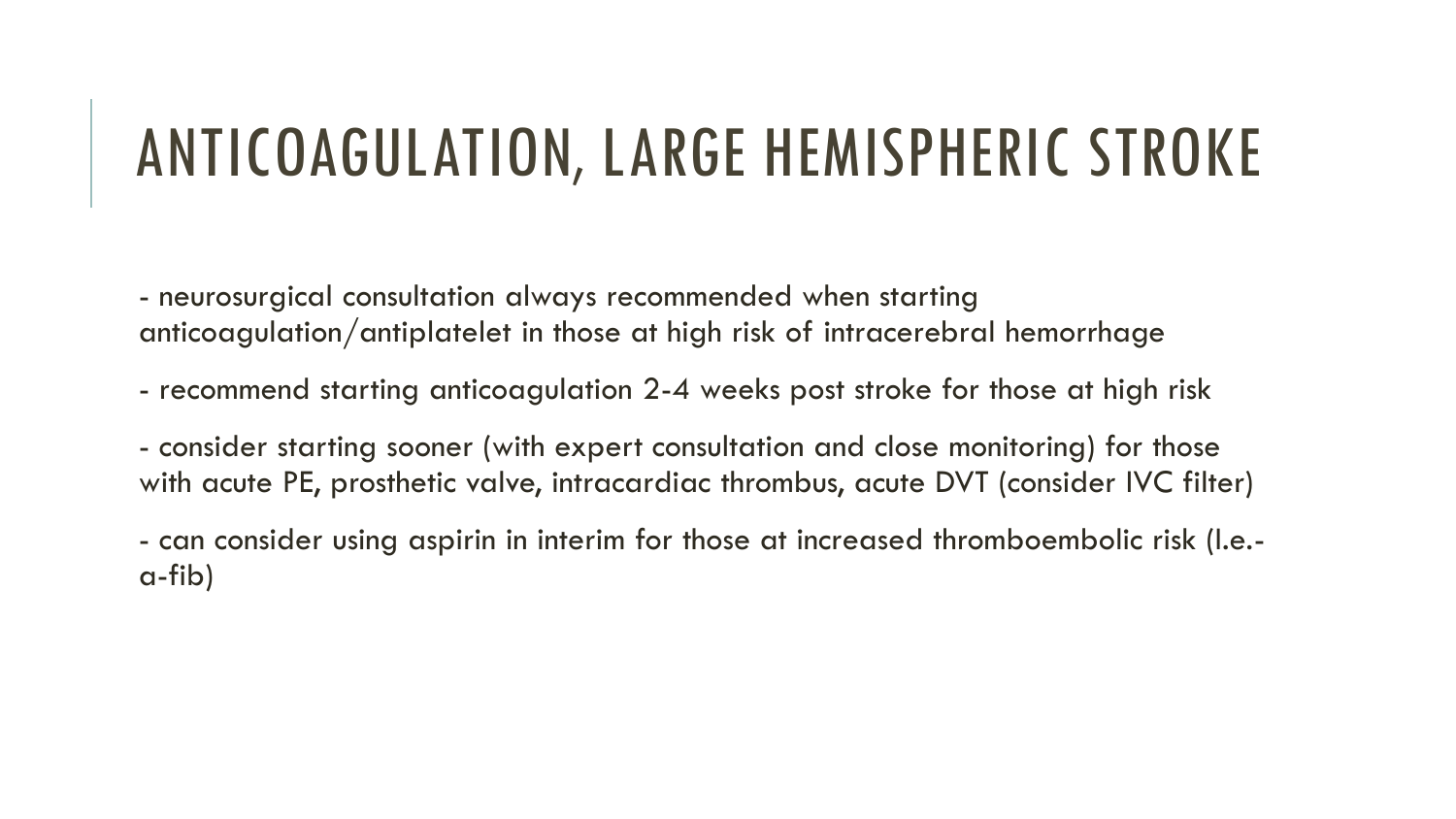# STROKE: MISC CONSIDERATIONS

- basilar artery occlusion can have atypical presentation (I.e.- lacking MCA syndrome symptoms) and even mimic seizure with decreased mental status/repetitive myoclonic movements, be aware of any anisicoria and look for "dense basilar sign" on dry CT or obtain CTA to rule out

- patients who initially present with low NIHSS (<6) are still eligible for thrombectomy up to 24 hrs from LKW if there is extension of initial stroke, consult neuro interventionalist for consideration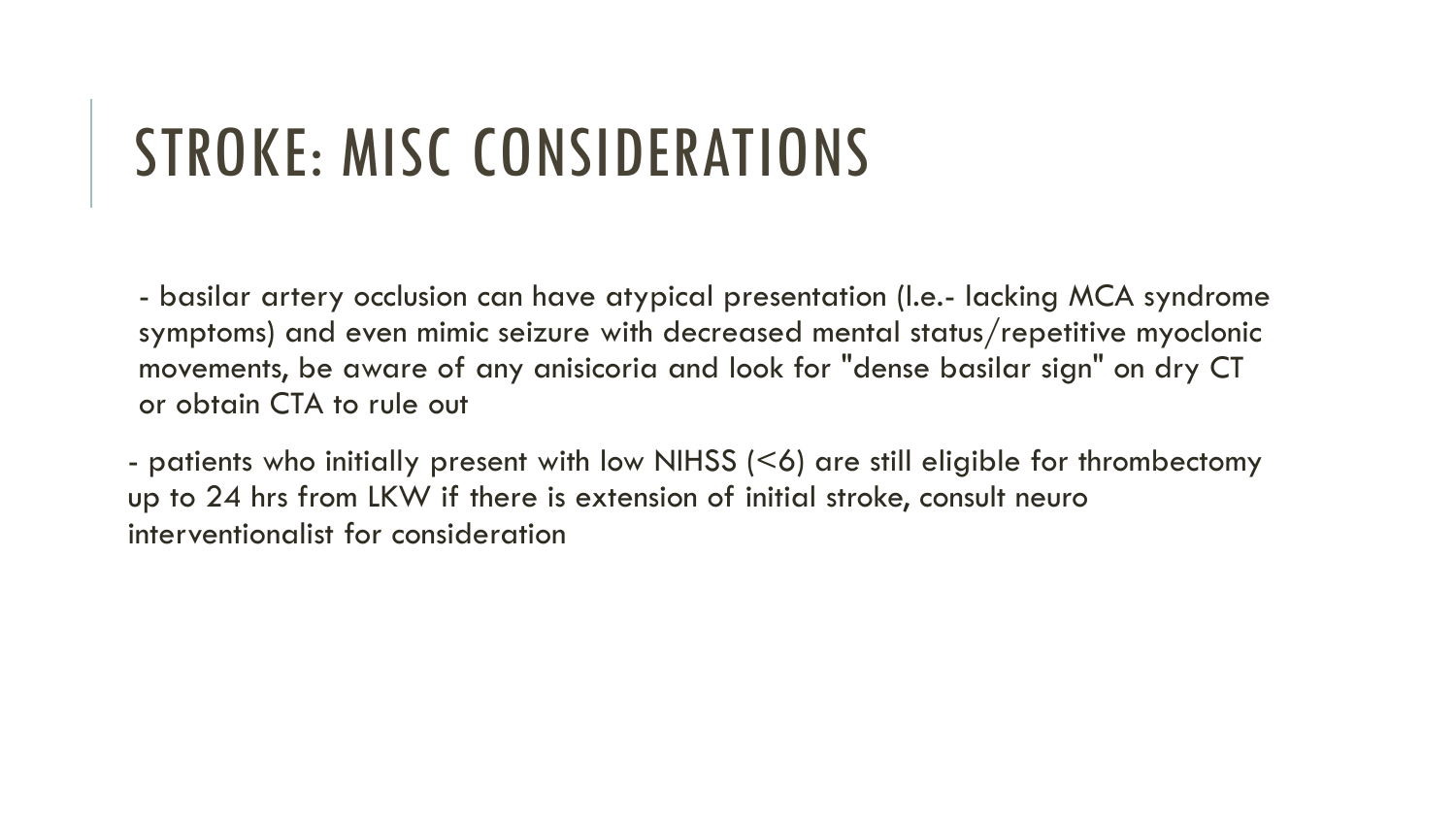## HEMORRHAGIC STROKE

- STAT non-contrast CT head (should already be done based on symptoms)
- neurosurgery consultation for possible clot removal/hemicraniectomy
- obtain info about antithrombotics and reverse with appropriate agent
- control SBP <140 (<160 in some situations), obtaining control and MINIMIZING SBP variations in first few hours
- q1h neuro checks, ABCs, assess need for intubation
- repeat CTH at 6 hours and then based on results
- assess need for hyperosmotic therapy, EVD for ICP, etc.